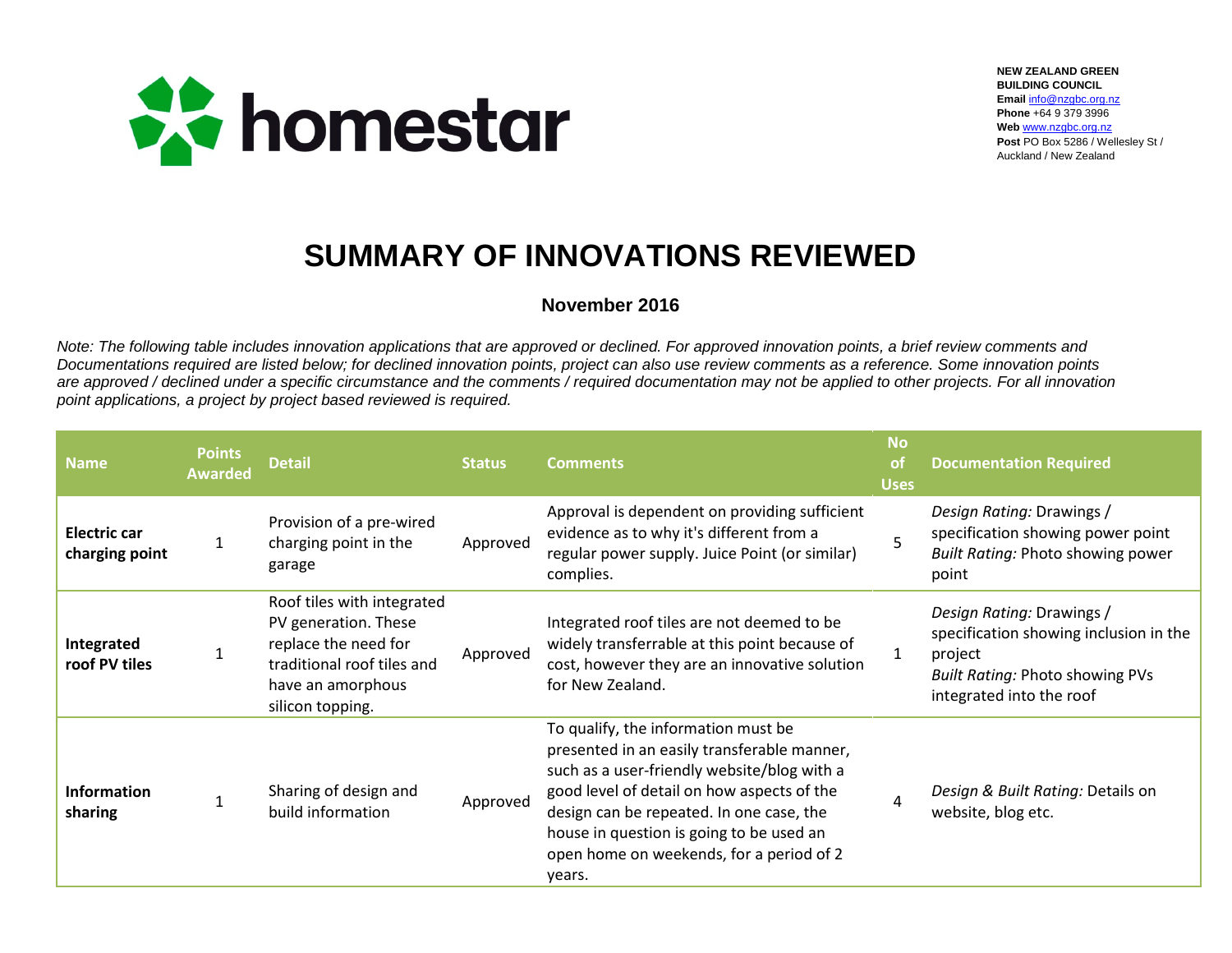| <b>Exterior wall</b><br>framing                     | $\mathbf{1}$ | Double framing system<br>allowing for extra<br>insulation, reducing<br>thermal bridging and<br>providing a clear space<br>for services                                                  | Approved | This is an innovative design solution. While<br>thermal properties of building elements are<br>already accounted for in EHC-6, the material<br>savings and conduit improvements of this<br>design are useful and worthy of promoting<br>for other projects.                                                                                                                           | $\overline{2}$ | Design Rating: Drawings /<br>specification showing inclusion in the<br>project<br>Built Rating: Photo showing system<br>during the build process        |
|-----------------------------------------------------|--------------|-----------------------------------------------------------------------------------------------------------------------------------------------------------------------------------------|----------|---------------------------------------------------------------------------------------------------------------------------------------------------------------------------------------------------------------------------------------------------------------------------------------------------------------------------------------------------------------------------------------|----------------|---------------------------------------------------------------------------------------------------------------------------------------------------------|
| <b>Real-time</b><br>performance<br>monitoring       | 0            | Real-time monitoring of<br>key home metrics (solar,<br>water use, energy use<br>etc.)                                                                                                   | Declined | Monitoring of energy use and performance<br>metrics alone provides limited transferable<br>information. This innovation is likely to be<br>approved if data (ideally at least 12 months'<br>worth) is accompanied with analysis and<br>useful interpretation.<br>Update: Analysis has now been completed<br>for this project. Innovation credit application<br>could be re-submitted. |                | Design Rating: Drawings /<br>specification showing inclusion in the<br>project<br><b>Built Rating: Photo showing system</b><br>during the build process |
| Open source<br>design                               | 0            | Providing plans and<br>specifications for<br>amendment and re-use<br>by others. This goes<br>beyond just sharing<br>knowledge and learning.<br>It includes access to<br>design details. | Declined | In the case submitted, it was deemed that<br>this was too close to 'Sharing of design and<br>build information'. Points could be awarded<br>for open-source design if detailed drawings<br>and specifications were included and made<br>freely available.                                                                                                                             |                |                                                                                                                                                         |
| <b>Avoiding PVC</b><br>in materials<br>and products | 0            | Avoiding PVC in<br>materials and products                                                                                                                                               | Declined | There was no consensus from the Technical<br>Development Group on whether avoiding all<br>PVC is a good overall strategy when all<br>aspects of life cycle analysis are considered.<br>Excluding all PVC is not likely to be widely<br>transferrable and may exclude cost effective<br>envelope options such as uPVC window<br>frames.                                                |                |                                                                                                                                                         |
| Onsite<br>greywater<br>reuse system                 | 1            | Installing an engineered<br>system to handle<br>greywater re-use onsite                                                                                                                 | Approved | Greywater reuse onsite is addressed in WAT-<br>3, suggesting that this is not an innovation.<br>However the local authority (Auckland<br>Council) made the credit effectively<br>unobtainable in this case, and a point was<br>awarded in recognition of the research and<br>advocacy undertaken by the applicant in<br>order for them to install a viable solution.                  | 1              | Design Rating: Drawings /<br>specification showing inclusion in the<br>project<br><b>Built Rating: Photo showing system</b><br>during the build process |
| <b>Passivhaus</b><br>certification                  | $\mathbf{1}$ | House achieves<br>Passivhaus certification                                                                                                                                              | Approved | Obtaining Passivhaus Certification is a<br>significant achievement and will result in                                                                                                                                                                                                                                                                                                 | 1              | Design Rating: PassiveHaus Design<br>Tick letter or certificate                                                                                         |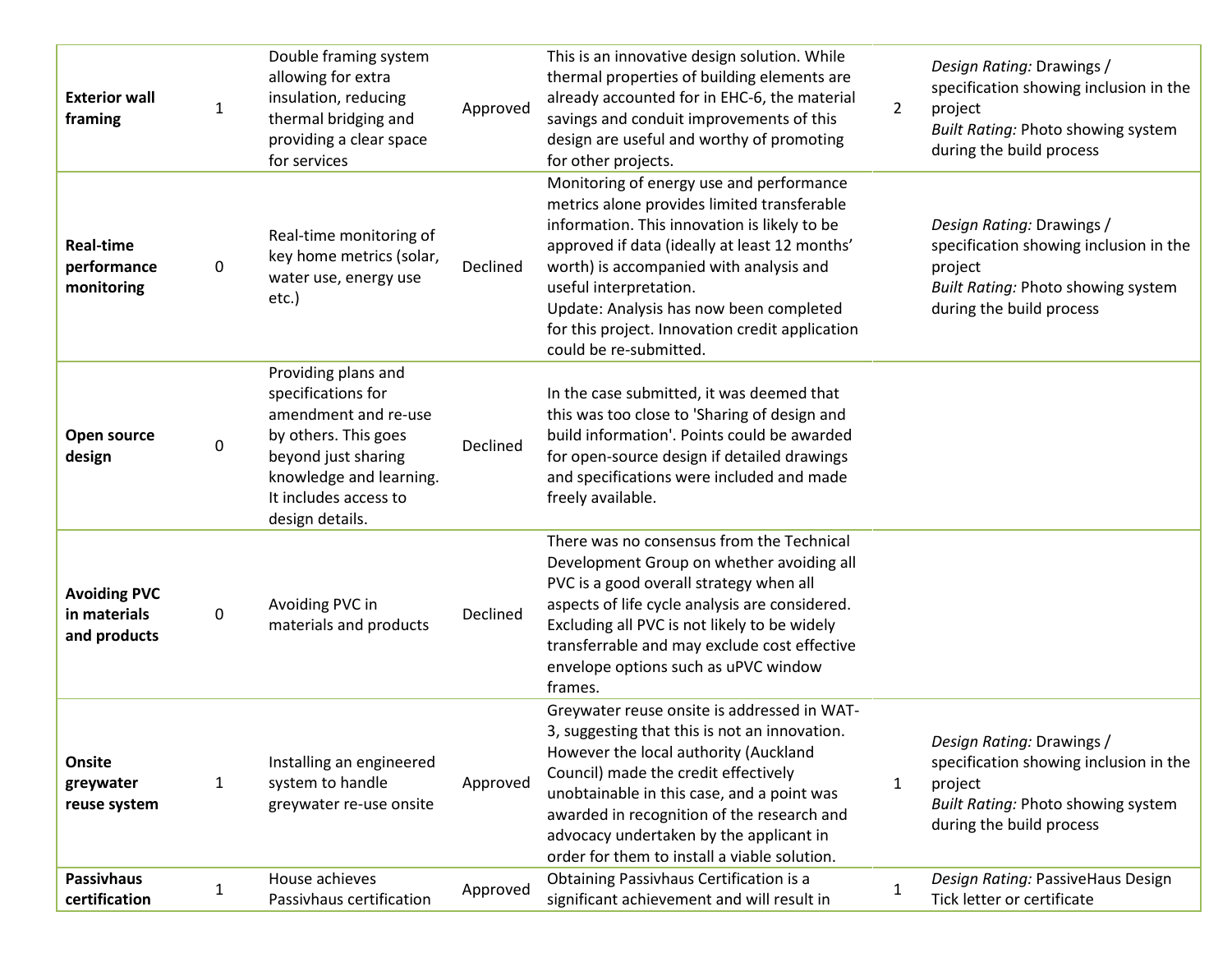|                                                          |              |                                                                                                                                                                                                 |          | exemplar thermal performance and energy<br>efficiency. To qualify for innovation, a house<br>must have formal certification. Being<br>designed to the standard, or equivalent,<br>without certification, does not qualify.                                                                                                                                                                                                                                                          |              | <b>Built Rating: PassiveHaus Built as</b><br>Designed Tick letter or certificate                                                                        |
|----------------------------------------------------------|--------------|-------------------------------------------------------------------------------------------------------------------------------------------------------------------------------------------------|----------|-------------------------------------------------------------------------------------------------------------------------------------------------------------------------------------------------------------------------------------------------------------------------------------------------------------------------------------------------------------------------------------------------------------------------------------------------------------------------------------|--------------|---------------------------------------------------------------------------------------------------------------------------------------------------------|
| <b>Trombe wall</b>                                       | $\mathbf{1}$ | A trombe wall is a<br>specifically designed,<br>heavy mass situated and<br>coloured in order to<br>absorb energy from the<br>sun during the day and<br>release this energy<br>during the night. | Approved | Size and orientation needs to be adequate.<br>This should be backed up with appropriate<br>calculations or modelling.                                                                                                                                                                                                                                                                                                                                                               | $\mathbf{1}$ | Design Rating: Drawings /<br>Specification showing inclusion in the<br>project<br><b>Built Rating: Photo showing system</b><br>during the build process |
| Very low flow<br>shower head                             | 0            | Monster brand shower<br>head, claiming to have a<br>flow rate of 3.8 L/min.                                                                                                                     | Declined | Model is not found on the WELS database.                                                                                                                                                                                                                                                                                                                                                                                                                                            |              |                                                                                                                                                         |
| <b>Excellent</b><br>ventilation &<br>moisture<br>control |              | First submission to<br>include fully enclosed<br>showers. Project also<br>included automatic<br>range hood switches and<br>programmed controllers<br>for Velux roof windows                     | Approved | As well as being the first submission that can<br>claim the fully enclosed shower point, the<br>applicant has gone to great lengths to<br>minimise moisture at source.                                                                                                                                                                                                                                                                                                              | $\mathbf{1}$ | No longer available for use. Deemed<br>to be included in EHC-7                                                                                          |
| <b>Hot water</b><br>drain heat<br>exchangers             | 1            | Heat exchangers<br>installed in shower<br>drains to use waste<br>water to pre-heat cold<br>water                                                                                                | Approved | Applicant did a lot of research. This is a<br>smart, very low maintenance and proven<br>technology; research has shown that very<br>appropriate for hostels etc.                                                                                                                                                                                                                                                                                                                    | $\mathbf{1}$ | Design Rating: Drawings /<br>Specification showing inclusion in the<br>project<br><b>Built Rating: Photo showing system</b><br>during the build process |
| <b>Cycle parks</b>                                       | 1 or 1.5     | Provision of a sufficient<br>number of safe, secure<br>bike parks to encourage<br>the use of cycling.                                                                                           | Approved | Applicant needed to demonstrate that parks<br>are adequately secure and under cover,<br>thereby providing a very user-friendly option.<br>Sufficient storage facilities for bicycles for 1<br>point: no less than the expected occupancy<br>(no. of bedrooms +1) for standalone and<br>terraced dwellings; no less than 1 per<br>dwelling for apartments. For apartments,<br>additional 0.5 points awarded where number<br>of facilities exceed 125% of the number of<br>apartments | 3            | Design Rating: Drawings /<br>Specification showing inclusion in the<br>project<br>Built Rating: Photos showing the bike<br>parks                        |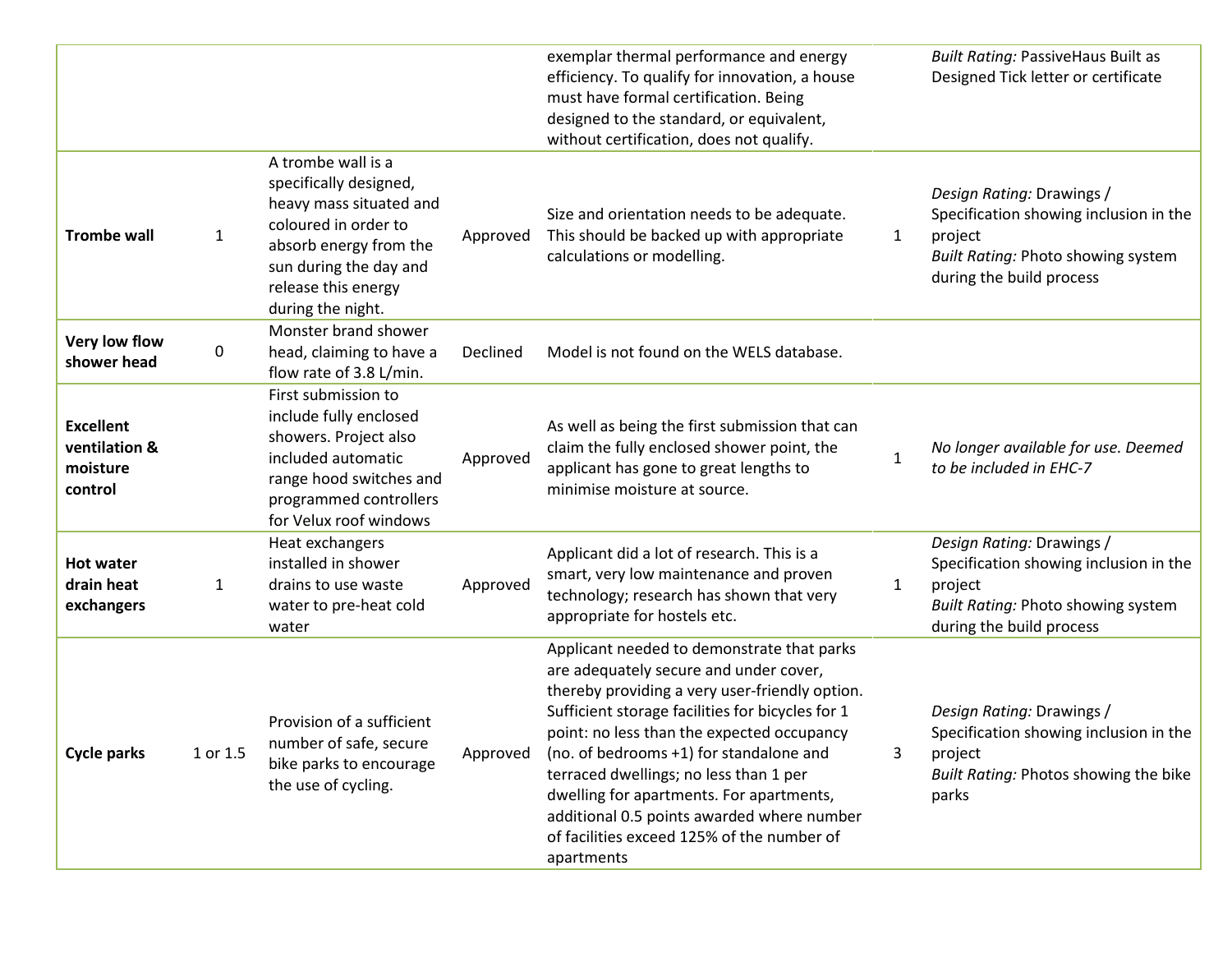| <b>Carpet tiles in</b><br>a residential<br>setting                | $\mathbf{1}$ | Using replaceable carpet<br>tiles or segments instead<br>of large, carpet rolls,<br>allowing for the<br>replacement of smaller<br>sections of carpet.                                                                                                                          | Approved | The applicant did a lot of research into the<br>energy consumption of carpet production.<br>While carpet tiles are now common practise<br>in commercial settings, this is innovative for a<br>residential setting.                                                                                                                                                                         | $\mathbf{1}$   | Design Rating: Drawings /<br>Specification showing inclusion in the<br>project<br>Built Rating: Photo showing the<br>carpet tiles in the dwelling                                                                                                                             |
|-------------------------------------------------------------------|--------------|--------------------------------------------------------------------------------------------------------------------------------------------------------------------------------------------------------------------------------------------------------------------------------|----------|--------------------------------------------------------------------------------------------------------------------------------------------------------------------------------------------------------------------------------------------------------------------------------------------------------------------------------------------------------------------------------------------|----------------|-------------------------------------------------------------------------------------------------------------------------------------------------------------------------------------------------------------------------------------------------------------------------------|
| <b>Timber</b><br>framing<br>junction                              | 1            | A new approach to the<br>way that timber framing<br>junctions are<br>constructed. The use of<br>Gib Ezybrace reduces the<br>amount of timber<br>framing required and<br>allows increased thermal<br>performance by allowing<br>the installation of<br>insulation at junctions. | Approved | This approach has been deemed to:<br>- save timber resources and therefore save<br>money<br>- allow insulation to more areas and less<br>thermal bridging (although the exact building<br>performance increase may only be minor)<br>- saves time and has other practical benefits                                                                                                         | $\overline{2}$ | Design Rating: Drawings /<br>Specification showing inclusion in the<br>project<br>Built Rating: Photo showing system<br>during the build process                                                                                                                              |
| <b>Peak energy</b><br>demand<br>reduction                         | 1 or 2       | Sungenie Solar system<br>that includes 10kwh<br>battery array to enable<br>dwelling to come off the<br>main electricity grid<br>during peak demand<br>hours in the morning and<br>evening.                                                                                     | Approved | It was determined that a 50% peak energy<br>demand reduction should be awarded 1<br>point and that a 100% demand reduction<br>should be awarded 2 innovation points. The<br>original project demonstrated a 50% peak<br>energy demand reduction.                                                                                                                                           | $2^{\circ}$    | Design Rating: Drawings /<br>Specification showing inclusion in the<br>project and calculations showing %<br>of peak demand designed to be<br>offset.<br>Built Rating: Photo showing system<br>in place and screen shots of<br>monitoring system showing offset of<br>demand. |
| Reclaimed<br>contaminated<br>land                                 | $\mathbf{1}$ | Provide report to<br>demonstrate that project<br>site has been awarded<br>points under Green Star<br>ECO-3 for reclaimed<br>contaminated land,<br>which is not currently<br>covered by Homestar.                                                                               | Approved | The reclaimed contaminated land has been<br>conditionally awarded one innovation point<br>under INN (Option 2): not recognised under<br>the existing Homestar benchmarks, and<br>provides a significant environmental benefit.<br>Project teams must provide confirmation<br>that adequate steps have been taken prior to<br>construction to decontaminate or<br>encapsulate contaminants. | $\overline{2}$ | Design Rating: Contract<br>documentation demonstrating what<br>decontamination/encapsulation will<br>be taking place on site.<br>Built Rating: The project team must<br>provide documentation<br>demonstrating that the site has been<br>decontaminated.                      |
| Integrated<br>natural<br>systems-<br>stromwater<br>and ecological | $\mathbf{1}$ | Provided report to<br>demonstrate that<br>stromwater treatment<br>devices will be<br>implemented to remove                                                                                                                                                                     | Approved | Although stormwater is addressed in STE-1,<br>the aim of this credit is reducing the<br>stormwater runoff from buildings and hard<br>surfaces. There is no facility in this credit to<br>recognise large multi-unit projects that are                                                                                                                                                      | $\mathbf{1}$   | Design Rating / Built Rating:<br>Specifications of stormwater<br>treatment devices, design details<br>about stormwater treatment devices,<br>documents that demonstrate no                                                                                                    |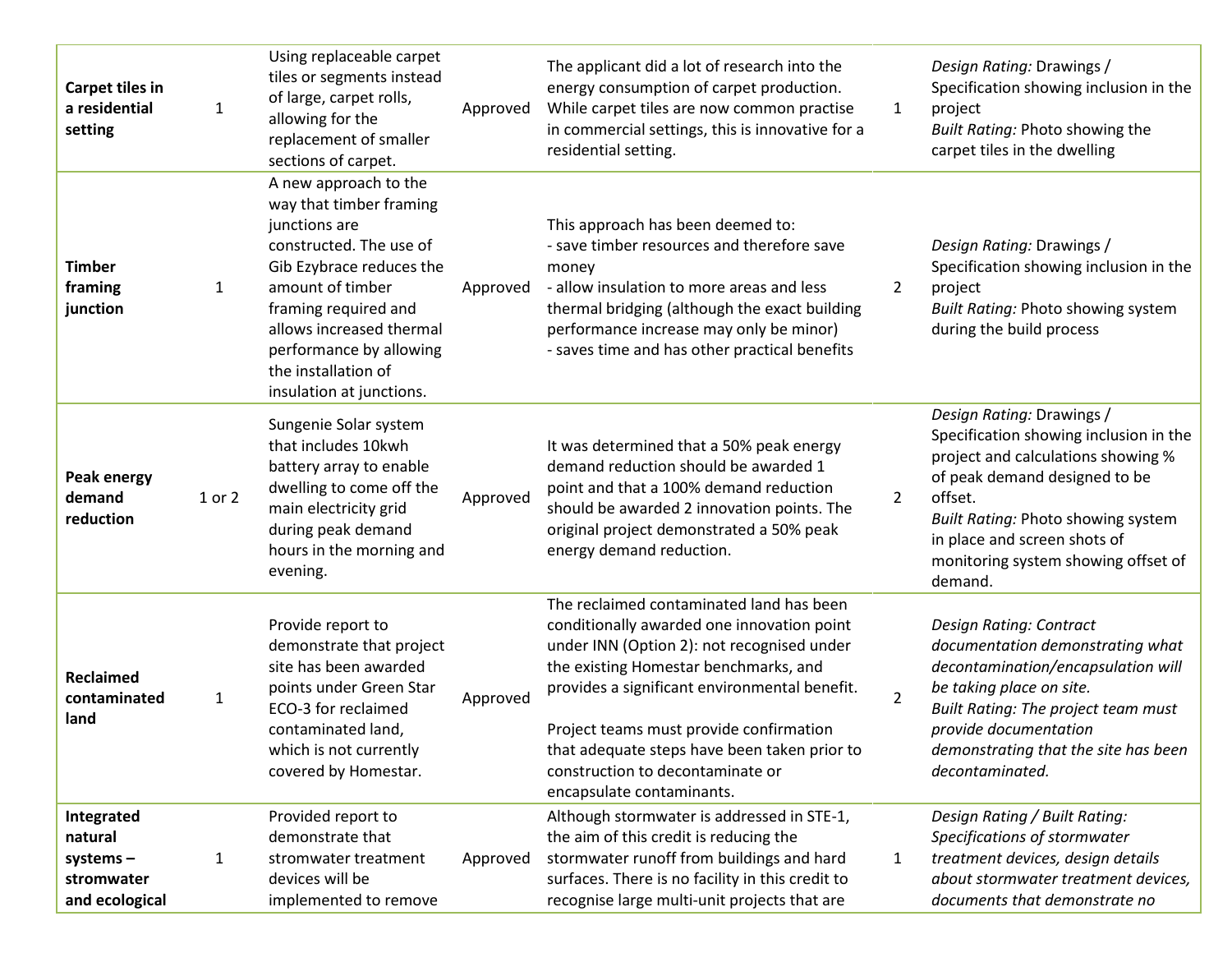| management                         |     | 80% of suspended solids<br>or more of runoff from<br>impermeable surfaces to<br>minimize the impact of<br>ingress of existing<br>ground water.                                                                                                                  |          | not retaining and infiltrating stromwater on<br>site, but are instead leaving the quantity of<br>the stormwater unchanged but are treating it<br>before it leaves the site to remove<br>suspended solids.<br>There is no retention requirement on project<br>site due to contaminated land, and<br>stromwater treatment devices will be<br>implemented to remove 80% of suspended<br>solids or more to minimize the impact of<br>ingress of existing water. |              | retention is required on site or<br>project is contaminated.                                                                                                                                                                                                                                                                                                                         |
|------------------------------------|-----|-----------------------------------------------------------------------------------------------------------------------------------------------------------------------------------------------------------------------------------------------------------------|----------|-------------------------------------------------------------------------------------------------------------------------------------------------------------------------------------------------------------------------------------------------------------------------------------------------------------------------------------------------------------------------------------------------------------------------------------------------------------|--------------|--------------------------------------------------------------------------------------------------------------------------------------------------------------------------------------------------------------------------------------------------------------------------------------------------------------------------------------------------------------------------------------|
| Avoiding O -<br>zone<br>depletion  | 0.5 | All refrigerants and<br>blown insulants will have<br>zero ozone depleting<br>potential and refrigerant<br>leak detection systems<br>are installed to reduce<br>the potential effects of<br>refrigerant leaks and<br>their associated<br>greenhouse gas effects. | Approved | Avoiding O-Zone depletion is recognized in<br>the Green Star tool and awarded 1 point.<br>Considering the weighting factor in Green<br>Star tool, 0.5 point is awarded here.                                                                                                                                                                                                                                                                                | 3            | Design Rating: Design specification<br>which claims that zero ozone<br>depleting potential refrigerants and<br>blown insulants will be used for<br>project. Design drawings include<br>refrigerant leak detection systems.<br>Built Rating: Specification / factsheet<br>of refrigerants and blown insulants,<br>specification / factsheet of<br>refrigerant leak detection systems. |
| <b>Avoiding light</b><br>pollution | 0.5 | All building and street<br>lighting on project site<br>has been designed to<br>mitigate night sky<br>effects.                                                                                                                                                   | Approved | Avoiding light pollution is recognized in the<br>Green Star tool and awarded 1 point.<br>Considering the weighting factor in Green<br>Star tool, 0.5 point is awarded here.                                                                                                                                                                                                                                                                                 | $\mathbf{1}$ | Design Rating / Built Rating: Reports<br>by lighting engineer describing that<br>how external lighting has been<br>designed to mitigate night sky effect.<br>Drawings detailing that external<br>lighting design as supporting<br>documents for avoiding light<br>pollution.                                                                                                         |
| Car park<br>minimisation           | 1   | Project has a reduction<br>on the maximum<br>allowable parking<br>capacity.                                                                                                                                                                                     | Approved | Car park minimisation is recognized in the<br>Green Star tool. And the established<br>benchmarks are 1 point for a 25% reduction<br>of the maximum allowable parking and 2<br>points for a 50% reduction of the maximum<br>allowable parking.                                                                                                                                                                                                               | 1            | Design Rating / Built Rating: Reports<br>that include a comparison between<br>the total numbers of car parking<br>spaces provided by the project<br>against the total number of car<br>parking spaces permitted in the local<br>regulations.<br>Drawings demonstrate the number of<br>car parking spaces associated with<br>the project.                                             |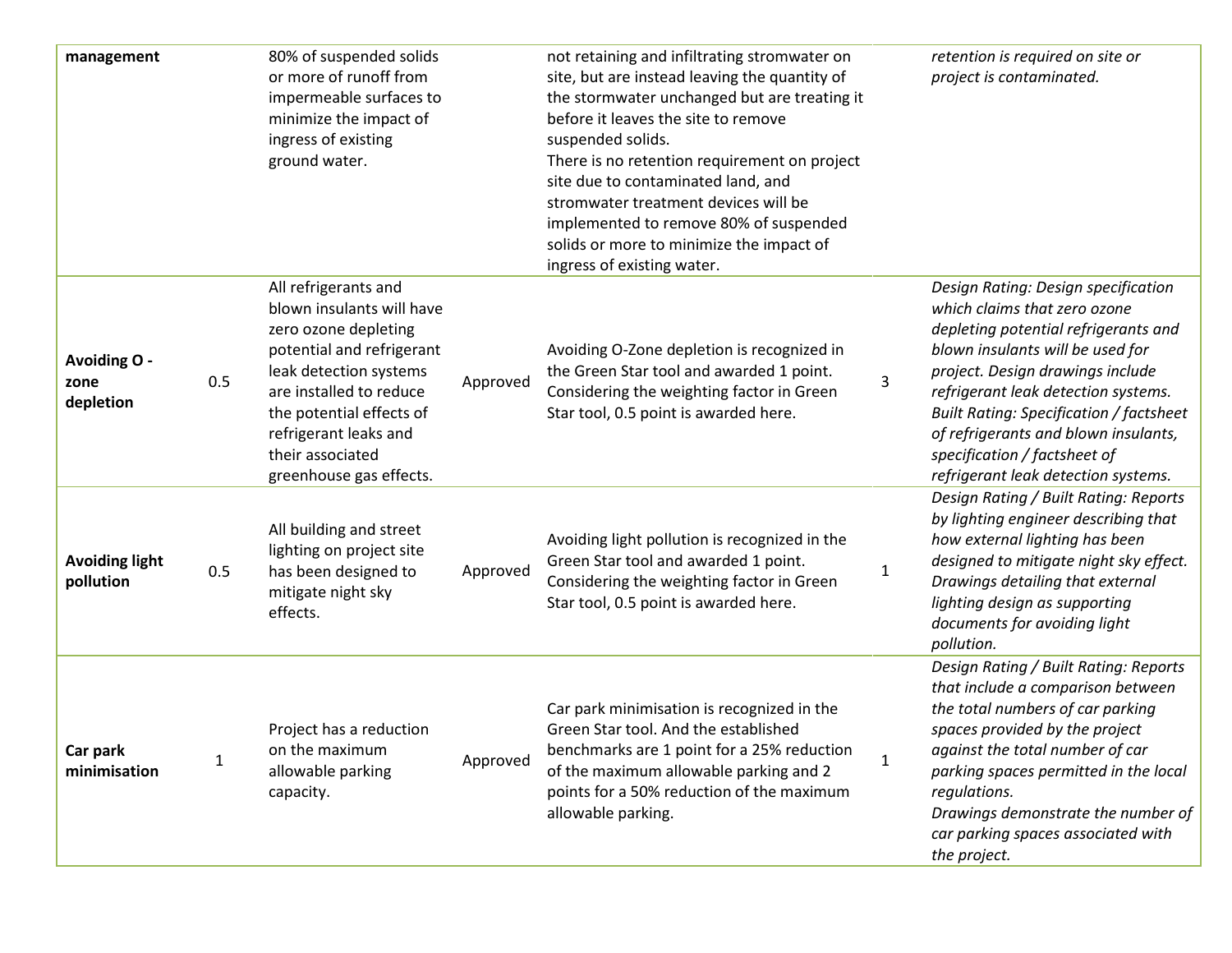| <b>Pedestrians</b><br>and cyclists<br>first - shared<br>streets                        | 1            | All the streets and<br>laneways are designed as<br>low speed (30 km/hr)<br>"shared streets" with the<br>purpose of reclaiming<br>them from the<br>dominance of the private<br>motor vehicle. | Approved | Low speed limitation of "shared streets"<br>could be a good incentive for people to<br>choose alternative modes of transportation,<br>such as: walking and cycling on site. | 3            | Design Rating: Report describes the<br>transport network design which<br>demonstrates the incentive of<br>walking and cycling.<br>Built Rating: Photos show the speed<br>limit signs of the streets on site.                                                                                          |
|----------------------------------------------------------------------------------------|--------------|----------------------------------------------------------------------------------------------------------------------------------------------------------------------------------------------|----------|-----------------------------------------------------------------------------------------------------------------------------------------------------------------------------|--------------|-------------------------------------------------------------------------------------------------------------------------------------------------------------------------------------------------------------------------------------------------------------------------------------------------------|
| <b>Travel</b><br>management<br>association                                             | $\mathbf{1}$ | An independent<br>organisation has been<br>established to deliver<br>sustainable travel ideas<br>for project by working<br>with businesses,<br>residents and<br>landowners.                  | Approved | For large scale development, an independent<br>organisation that focuses on promoting and<br>developing sustainable transport and travel<br>initiatives is a good practice. | $\mathbf{1}$ | Design Rating / Built Rating:<br>Documents describe the organisation<br>such as vision, objectives, etc.<br>Documents demonstrate the<br>organisation is under operation.                                                                                                                             |
| <b>Resilient</b><br>design                                                             | $\mathbf{1}$ | Project-specific "Climate<br><b>Changes Adaption</b><br>Strategies and Plans"<br>have been provided.                                                                                         | Approved | Resilient design is recognized in the Green<br>Star tool - Adaptation & Resilience<br>Innovation Challenge and awarded 1 point.                                             | $\mathbf{1}$ | Design Rating / Built Rating: A<br>comprehensive project-specific<br>climate adaptation plan which<br>includes solutions that are mentioned<br>in the adaptation plan, and that<br>address the risk-assessment<br>component, should also be included<br>into the building design and<br>construction. |
| Diversity,<br>intensity and<br>urban design                                            | 0            | Residential development<br>density has been<br>considered for this<br>project.                                                                                                               | Declined | The intensity, diversity and urban design<br>items are already considered in the Density<br>Factor which is incorporated into Homestar<br>v3.                               |              |                                                                                                                                                                                                                                                                                                       |
| <b>Design</b><br>guidelines,<br>reference<br>design and<br>sustainability<br>standards | 0            | Documents are issued to<br>prospective developers<br>as briefing and reference<br>/ control documents.                                                                                       | Declined | Items in these guidelines are already covered<br>in Homestar v3 credits.                                                                                                    |              |                                                                                                                                                                                                                                                                                                       |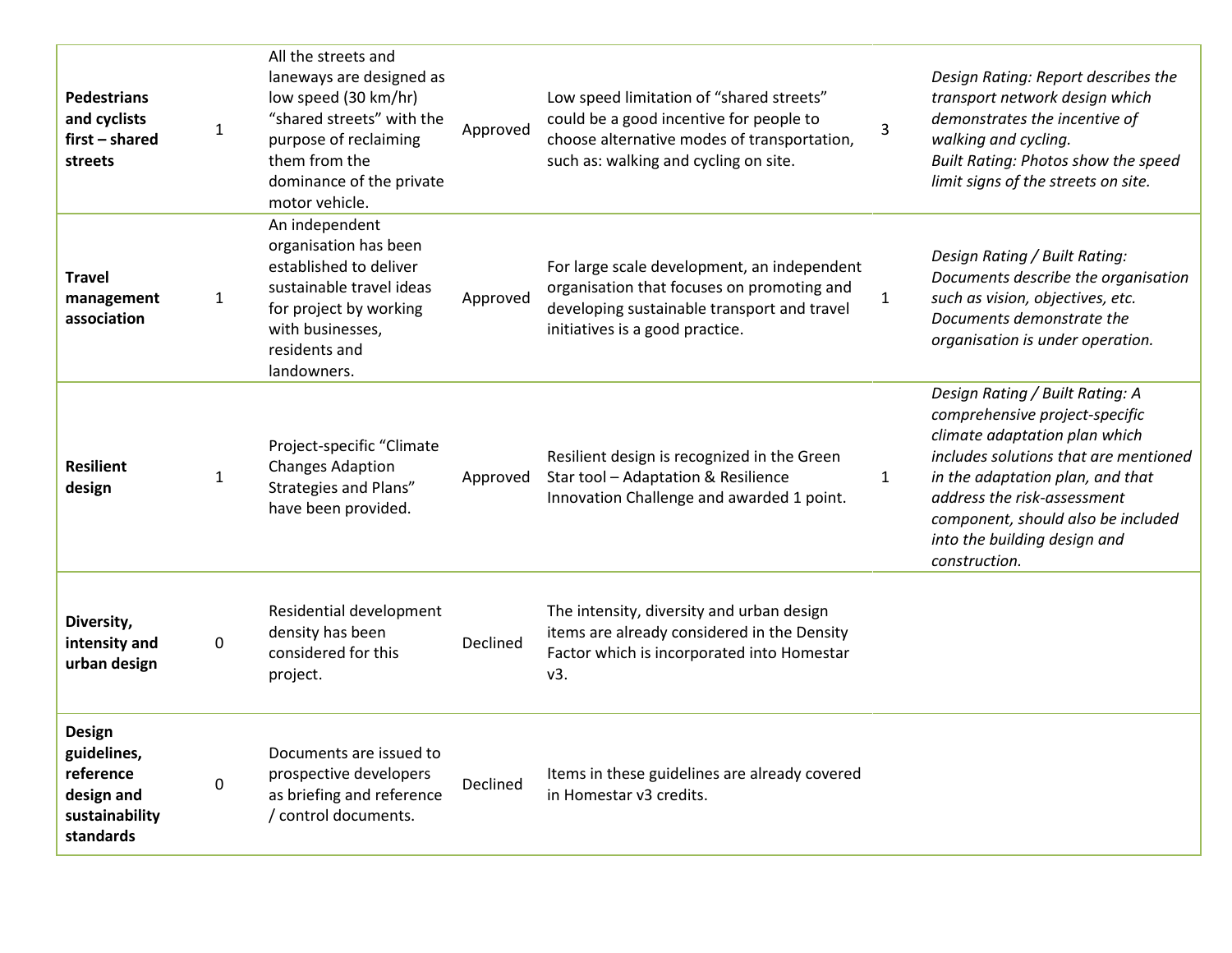| Passive design<br>master plan                       | 0 | Passive design analysis<br>has been conducted at<br>project design stage,<br>such as natural<br>ventilation, etc.                                   | Declined | Most items that are addressed in the passive<br>master planning (i.e. good passive thermal<br>performance, access to natural daylight,<br>cross ventilation) are already covered in<br>Homestar v3 credits. |
|-----------------------------------------------------|---|-----------------------------------------------------------------------------------------------------------------------------------------------------|----------|-------------------------------------------------------------------------------------------------------------------------------------------------------------------------------------------------------------|
| <b>Provision of</b><br>open/green<br>space          | 0 | Provide open space is<br>considered as a key<br>principle for project<br>development.                                                               | Declined | Already covered under Homestar v3 STE-5<br>credit.                                                                                                                                                          |
| <b>Health and</b><br>active by<br>design            | 0 | Design principles have<br>been adopted to support<br>and promote healthy<br>and active living ways.                                                 | Declined | Already covered under Homestar v3 STE-4/5<br>credits.                                                                                                                                                       |
| <b>Urban ecology</b>                                | 0 | Different sustainable<br>design concepts in<br>regard to landscapes,<br>habitats are<br>incorporated with<br>project development.                   | Declined | This concept is too wide range for the aim of<br>Homestar innovation point that rewards for<br>design feature, technology or strategy. And<br>certain items are already covered in<br>Homestar v3 STE-1/2.  |
| Green/living<br>roofs and<br>balconies              | 0 | Green roofs / green<br>canopies are proposed<br>to this project.                                                                                    | Declined | Items are already covered in Hoemstar v3<br>STE-1/2/3 credits.                                                                                                                                              |
| <b>Community</b><br>gardens                         | 0 | Planters of vegetables,<br>fruits, herbs and flowers<br>are incorporated in this<br>project.                                                        | Declined | Items are already covered in Homestar v3<br>STE-3 credit.                                                                                                                                                   |
| Waterfront<br>pumping<br>station and<br>interceptor | 0 | A new storage and pump<br>station and a central<br>interceptor pipe will be<br>built so that will<br>significant mitigate of<br>existing overflows. | Declined | This design appears to be a more standard<br>infrastructure and no additional<br>environmental benefits are demonstrated.                                                                                   |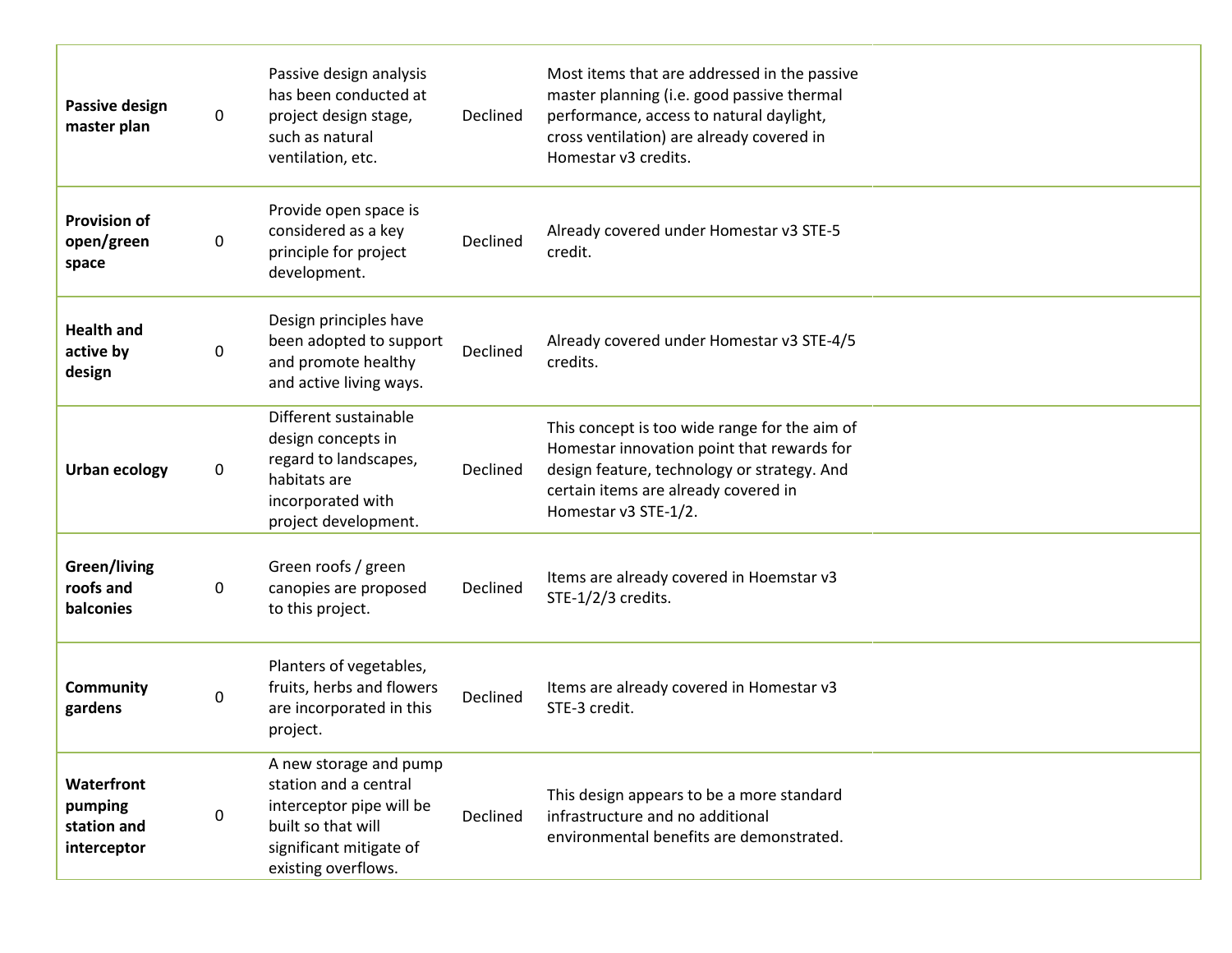| Reduce<br>greenhouse<br>gas emission<br>and avoiding<br>use of fossil<br>fuels | 0              | Claim that design<br>strategies which will<br>avoid fossil fuel usage<br>are incorporated for<br>project design.                                               | Declined | Reduce greenhouse gas emission is used as<br>the benchmark for many Homestar credits<br>(EHC-1, EHC-2, EHC-5). Therefore the generic<br>application of "reduce greenhouse gas<br>emission" cannot be awarded innovation<br>point. However this does not preclude the<br>future awarding of innovation to a targeted<br>reduction in greenhouse gas emission by a<br>design strategy which is not currently<br>addressed by Homestar. |              |                                                                                                                                                                                                                                                                               |
|--------------------------------------------------------------------------------|----------------|----------------------------------------------------------------------------------------------------------------------------------------------------------------|----------|--------------------------------------------------------------------------------------------------------------------------------------------------------------------------------------------------------------------------------------------------------------------------------------------------------------------------------------------------------------------------------------------------------------------------------------|--------------|-------------------------------------------------------------------------------------------------------------------------------------------------------------------------------------------------------------------------------------------------------------------------------|
| <b>Car sharing</b>                                                             | 0              | Two shared car parking<br>spaces are provided for<br>apartment owners who<br>do not own or have a<br>parked private vehicle.                                   | Declined | Two share car parking spaces are not<br>sufficient in regard to the total dwellings of<br>project; however this does not preclude the<br>future awarding of innovation with a more<br>appropriate percentage of shared car parking<br>spaces.                                                                                                                                                                                        |              |                                                                                                                                                                                                                                                                               |
| <b>Public</b><br>transport<br>supportive                                       | 0              | Integrated transport<br>plans have been<br>developed in line with<br>sustainable principles for<br>this project.                                               | Declined | Items are already covered in Homestar v3<br>STE-4 credit.                                                                                                                                                                                                                                                                                                                                                                            |              |                                                                                                                                                                                                                                                                               |
| <b>Development</b><br>of a complete<br>community                               | 0              | A community<br>infrastructure<br>plan/activation strategy<br>has been prepared for<br>project to improve<br>amenities connectivity.                            | Declined | Items are already covered in Homestar v3<br>STE-4 credit.                                                                                                                                                                                                                                                                                                                                                                            |              |                                                                                                                                                                                                                                                                               |
| <b>Smart precinct</b>                                                          | 0              | A whole sustainable<br>design strategy is<br>incorporated into project<br>site development with<br>the consideration from<br>energy, transport, water,<br>etc. | Declined | Most items are already covered in current<br>Homestar v3 credits.                                                                                                                                                                                                                                                                                                                                                                    |              |                                                                                                                                                                                                                                                                               |
| <b>Car sharing</b>                                                             | $\overline{2}$ | 100% of occupants have<br>access to a hybrid or plug<br>in electric car for shared<br>use through a dedicated<br>car share program                             | Approved | Not currently covered in Homestar and the<br>allowances in Green Star does not apply due<br>to differences in function and user<br>behaviour. Widely cited international<br>research suggests 13 is a suitable estimate<br>for the number of private cars removed from<br>the roads by each shared car.                                                                                                                              | $\mathbf{1}$ | Project to calculate the number of<br>cars required based on one car per 13<br>households, unless published peer<br>reviewed research specific to the<br>city/district that the property is<br>located in suggests a higher number<br>of private vehicles are taken off roads |